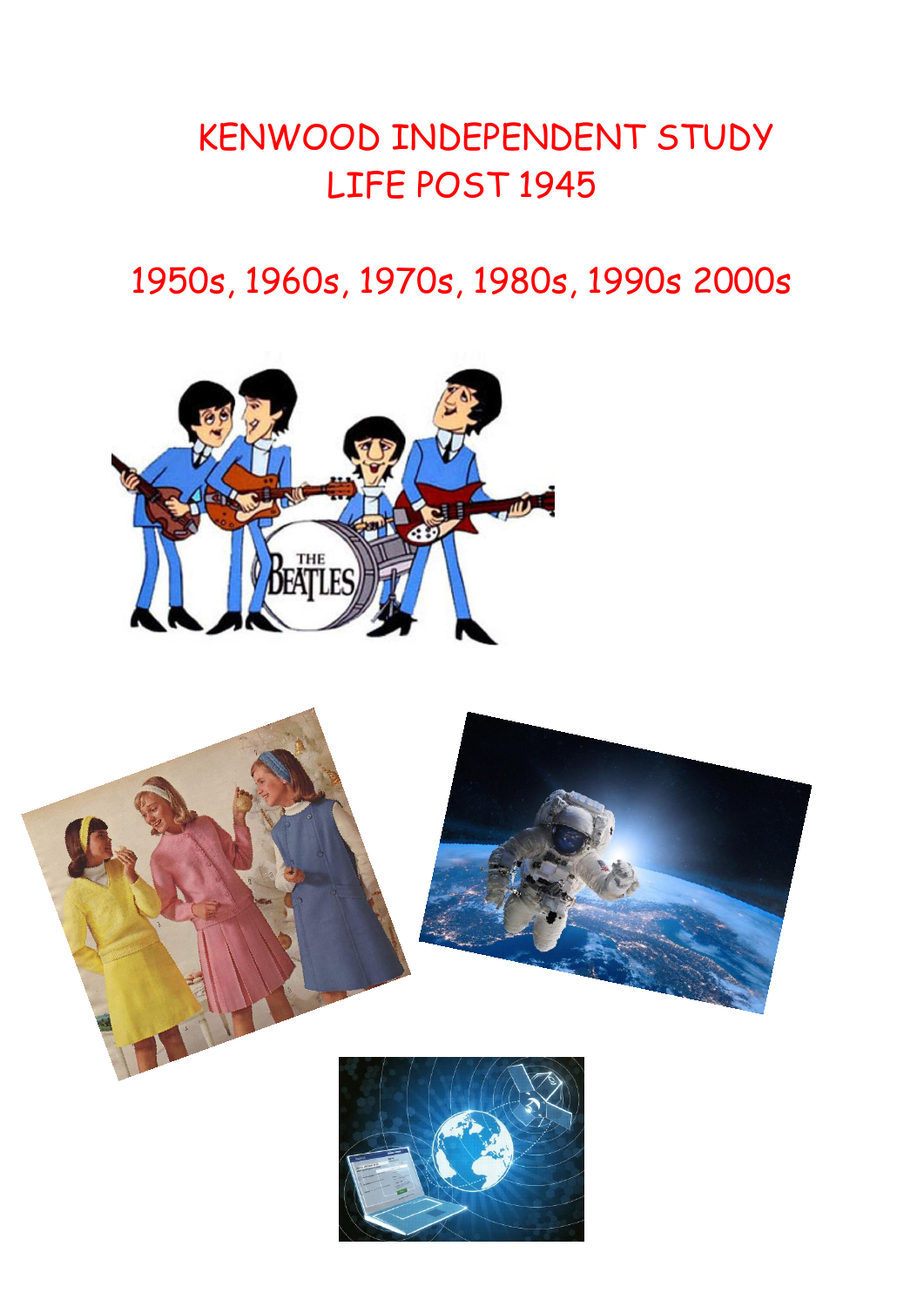1) choose one of the following topics and look at it across the decades

or

2) choose a decade and look at a variety of topics in that decade.

#### **Topics:**

- Sport
- Fashion
- Architecture
- Politics
- Technology
- Science
- Personalities
- Literature
- Film / Television

You need to produce a piece of work that you are proud of. This will contribute towards Humanities credits.

Your work will be marked when you come back to school.

If you think of a different topic you would like to look at in depth email me to check before you start.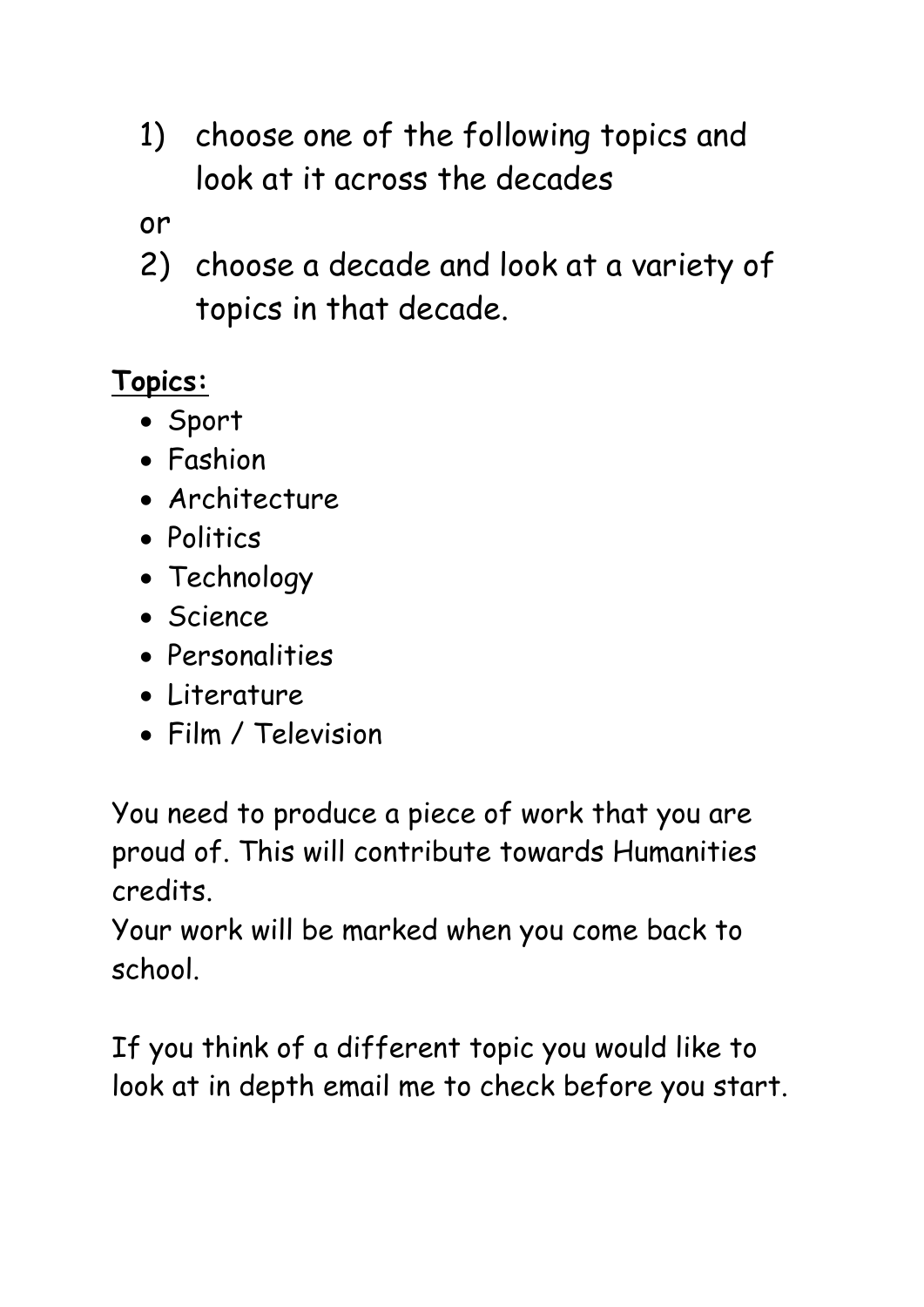## **Research:**

Think carefully about where you may look for information. Interview people Documentaries Websites Biographies

You need to keep a record of everywhere you have looked.

#### **How to present your work.**

You can – produce a power point, a written project, a magazine, a display to put up in school when we come back. Whatever method you choose your work needs to reflect the amount of time you have spent on it – 1 hour per week. We will look at your presentation each online lesson.

### **Extra**

In addition to researching and presenting you have a couple of other tasks to complete. I will introduce these at a later date.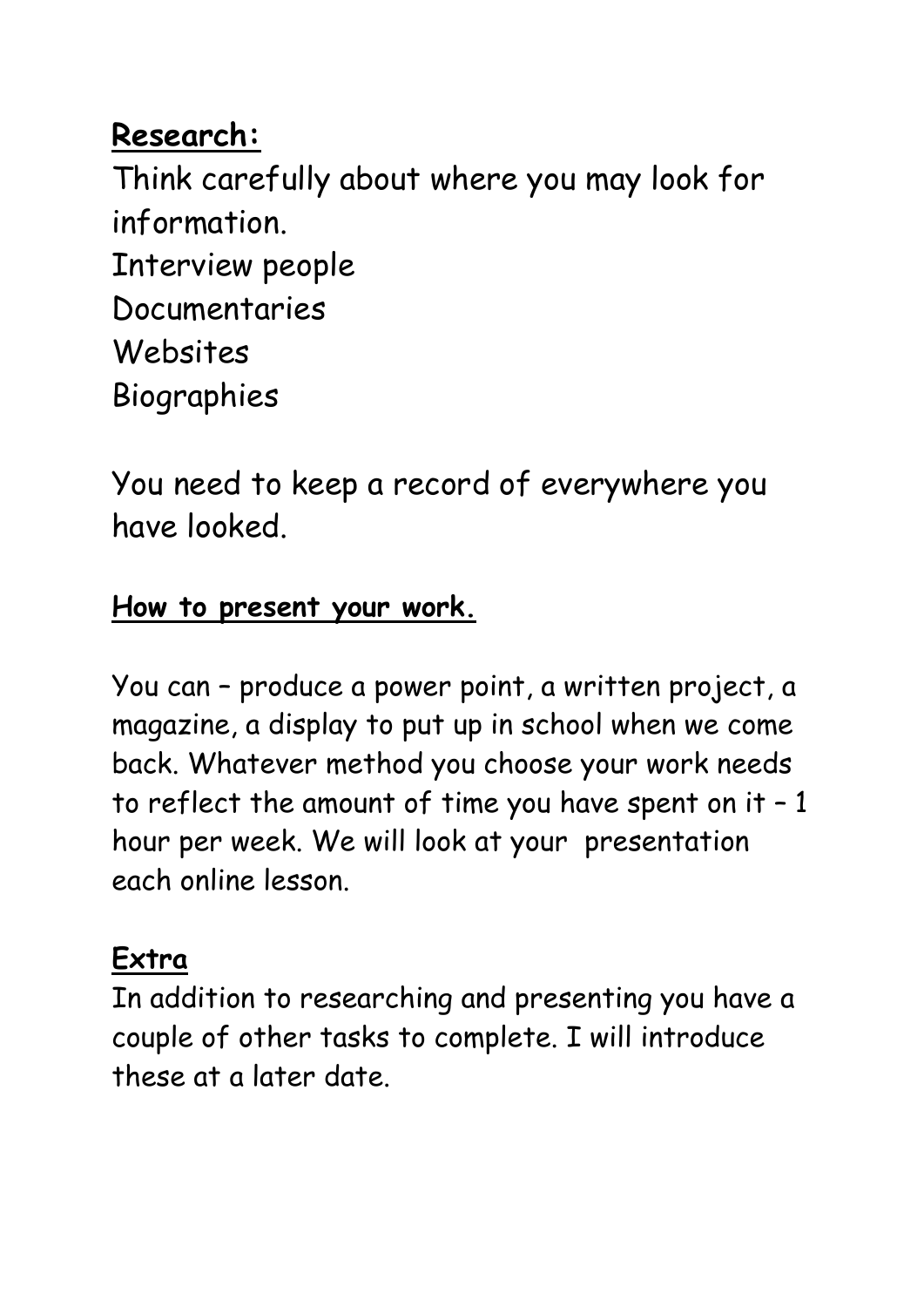#### **Work Record**

I want you to plan your time and keep a record of what you do.

This is a really useful skill for your future school life and for life in general. It is a bit like your ASDAN record or English targets.

Please keep a record of what you do and when, ask a grown up to help you.

| SOURCE OF                                                                 | HOW USEFUL WAS IT?                                                                                                                       |
|---------------------------------------------------------------------------|------------------------------------------------------------------------------------------------------------------------------------------|
| INFORMATION                                                               |                                                                                                                                          |
| <b>E.G INTERVIEWED MUM</b><br><b>\BBC \BITESIZE</b><br><b>DOCUMENTARY</b> | <b>INTERVIEWING MUM ABOUT LIFE IN THE 1980S</b><br>WAS REALLY USEFUL - SHE TOLD ME ABOUT CRAZY<br>PERMS SHOULDER PADS - NO MOBILE PHONES |
|                                                                           | INTERVIEWING MY Grandad about 1970s was really<br>good we had a great chat about what he did when he was<br>my age and a bit older       |
|                                                                           |                                                                                                                                          |
|                                                                           |                                                                                                                                          |
|                                                                           |                                                                                                                                          |
|                                                                           |                                                                                                                                          |
|                                                                           |                                                                                                                                          |
|                                                                           |                                                                                                                                          |
|                                                                           |                                                                                                                                          |
|                                                                           |                                                                                                                                          |
|                                                                           |                                                                                                                                          |
|                                                                           |                                                                                                                                          |
|                                                                           |                                                                                                                                          |
|                                                                           |                                                                                                                                          |